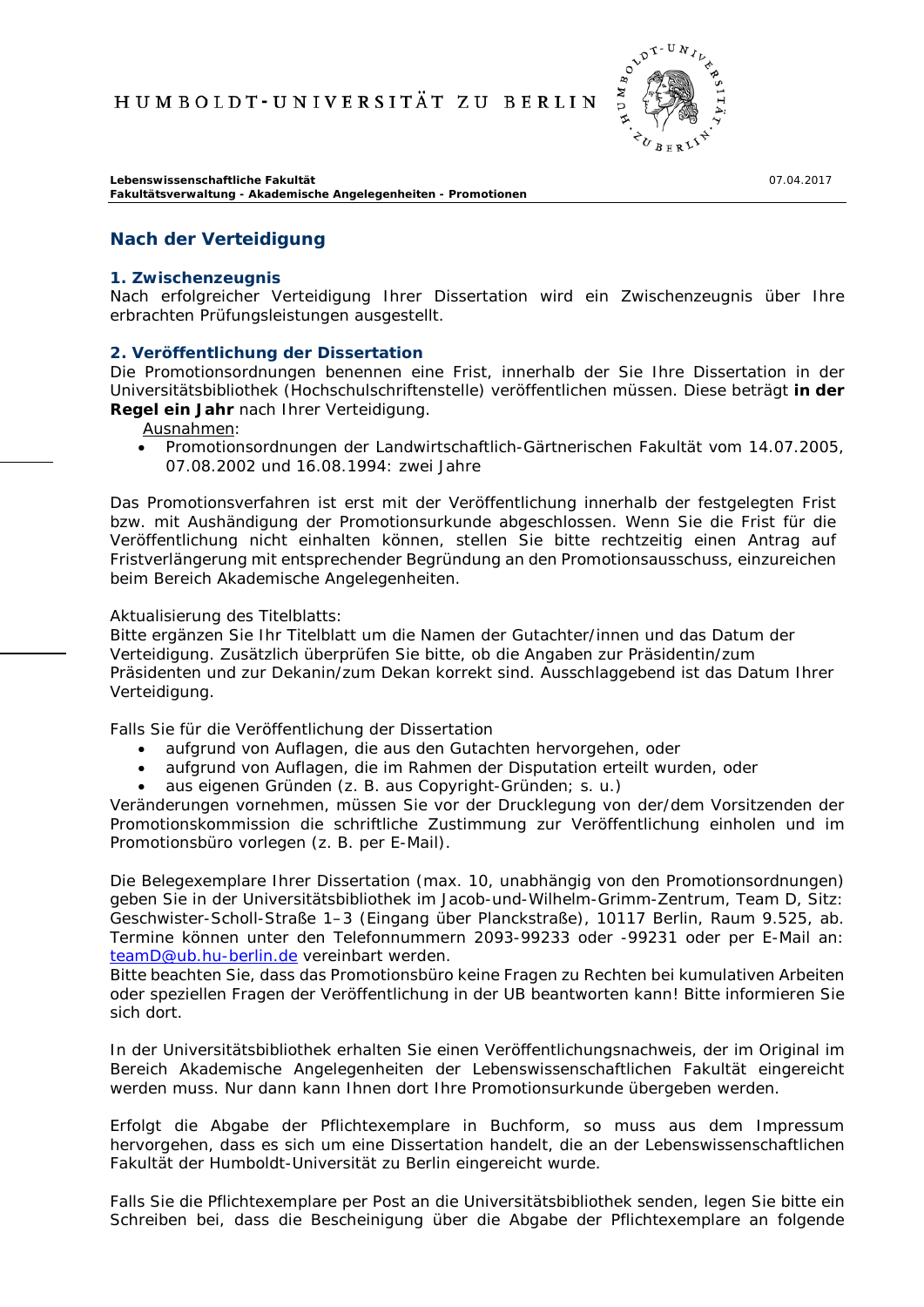

Adresse geschickt werden soll: Lebenswissenschaftliche Fakultät, Fakultätsverwaltung, Promotionen, Invalidenstraße 42, 10115 Berlin.

## **3. Sonderfall kumulative Dissertation**

Falls Sie eine kumulative Dissertation verfasst haben und diese nun im edoc-Verfahren (E-Publikation) veröffentlichen möchten, müssen Sie die Rechte an den Original-Publikationen besitzen.

Hinweis der Universitätsbibliothek: *"Es wird unter Open-Access-Bedingungen publiziert. Wenn Zweitveröffentlichungen eingebunden werden, müssen Sie beachten, dass Sie dafür die notwendigen Rechte haben. Insbesondere die Vergabe einer Creative-Commons-Lizenz für die gesamte Arbeit kann hier problematisch sein und muss mit den entsprechenden Verlagen abgestimmt werden. Wenn Artikel bereits publiziert wurden, ist es in Absprache mit der/dem Vorsitzenden der Promotionskommission möglich, auf die Einbindung zu verzichten. In diesem Fall reichen bibliographische Angaben (inkl. Angabe der DOI oder eines anderen Links zur Erstveröffentlichung). Sofern das Weglassen der Artikel keine Option darstellt, müssten Sie auf eine andere Publikationsart, die in Ihrer Promotionsordnung genannt ist, ausweichen."*

## **4. Dr. des.**

Die Promotionsordnung sieht eine Verleihung des Grades "Dr. des." nicht vor. Es ist nicht statthaft, nach der Verteidigung bis zur Abgabe der Pflichtexemplare diesen Grad zu führen.

#### **5. Führung des Grades**

Der Grad "Dr. rer. nat.", "Dr. rer. agr.", "Dr. rer. hort." bzw. "Ph. D." darf erst nach Erfüllung der Veröffentlichungspflicht und dem Erhalt der Urkunde geführt werden.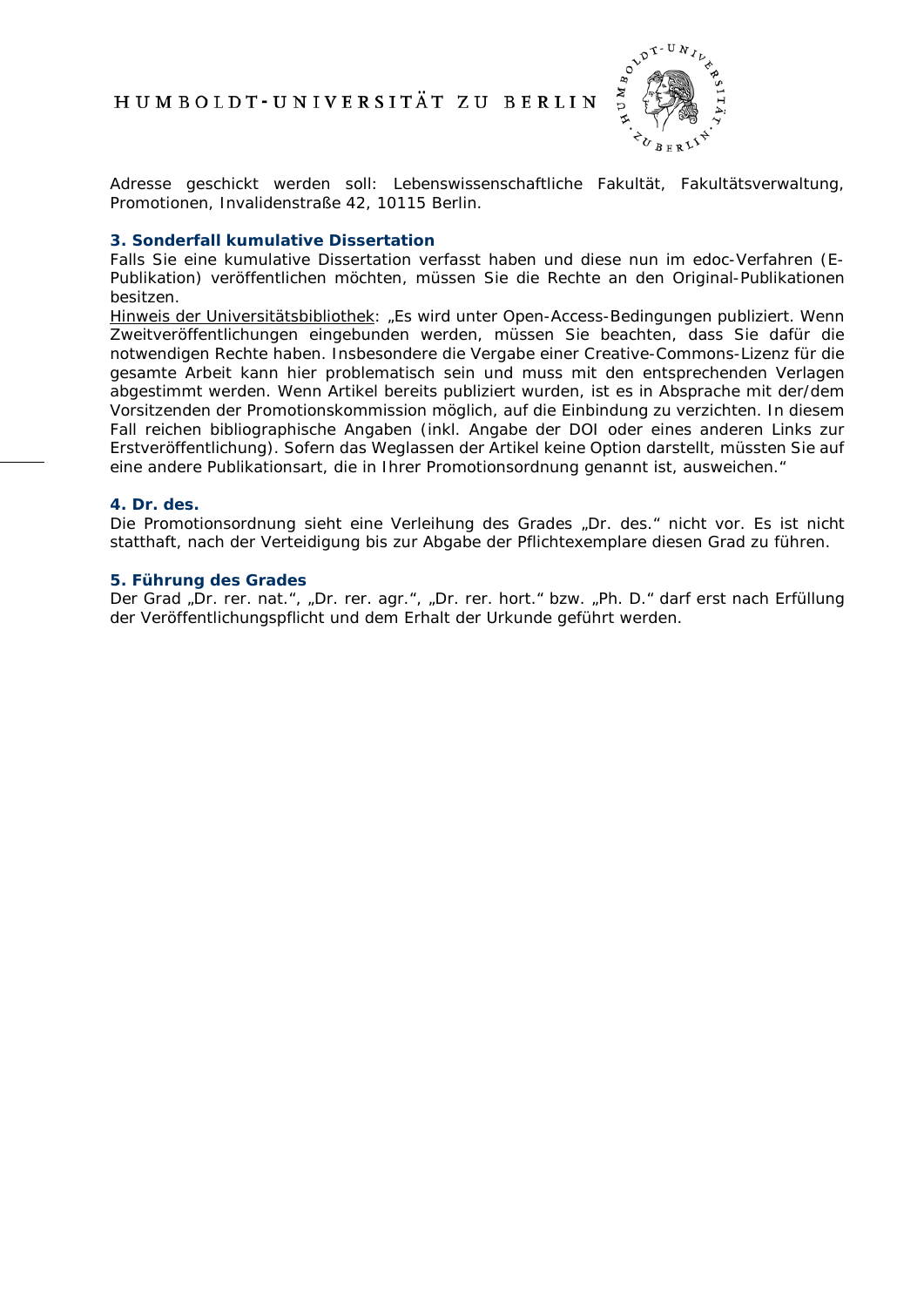HUMBOLDT-UNIVERSITÄT ZU BERLIN



**Faculty of Life Sciences** 07.04.2017 **Faculty Administration Academic Affairs – Doctoral Examination**

## **After the defence**

#### **1. Interim certificate**

After your successful defence, you will be issued an interim certificate.

## **2. Publishing the doctoral thesis**

The Doctoral Degree regulations stipulate that within a specified time, usually **one year after the defence**, your dissertation must be published by the university library (Hochschulschriftenstelle).

Exceptions:

• Doctoral Degree regulations in the Faculty of Agricultural and Horticultural Sciences, which are governed by regulations that took effect on July 14, 2005; August 7, 2002 or August 16, 1994, have two years for publication.

The doctoral degree procedure is officially completed when publication is completed and the doctoral certificate awarded. If the deadline cannot be met, you may request an extension well in advance by stating the reasons in writing and addressing them to the Doctoral Degree Board (submitting to the Office of Academic Affairs).

#### Updating the title page:

Please update your title page by adding the names of your reviewers and the date of your thesis defence. In addition please check if the names of the president and the dean at the time of your defence are correct.

If you have to correct your dissertation before publishing as required

- by a reviewer,
- by the Doctoral Committee originating from your thesis defence, or
- for other reasons (e. g. copy right reasons; see below),

you must obtain approval from the chairperson of the Doctoral Degree Committee before the thesis can go to print. Proof of correction must be submitted in writing to the Office of Doctoral Affairs before publishing (e. g. by e-mail).

Deposit copies (max. 10, valid for all doctoral regulations) can be submitted to the university library at the Jacob-und-Wilhelm-Grimm-Zentrum, Team D, office address: Geschwister-Scholl-Straße 1–3 (enter via Planckstraße), 10117 Berlin, room 9.525. Appointments can be made by telephone: 2093-99233 or -99231, or via e-mail: teamD@ub.hu-berlin.de. The office of academic affairs won't answer any question concerning the submission to the university library or the copyrights in the case of cumulative dissertations. Please address your questions to the library.

The university library will issue a confirmation certificate once you have successfully published your thesis. Please submit the original confirmation certificate to the office of Academic Affairs, Faculty of Life Sciences. The doctoral certificate can be awarded only after the confirmation has been received.

When the deposit copy is submitted as a hard-bound copy (book-form), the imprint has to clearly state that this is a doctoral thesis written at Humboldt-Universität zu Berlin, Faculty of Life Sciences.

In the event that you submit your deposit copies by post to the university library, a letter should be enclosed explaining that the confirmation of delivery of the deposit copies should be sent to the Faculty of Life Sciences, Academic Affairs, Invalidenstraße 42, 10115 Berlin.